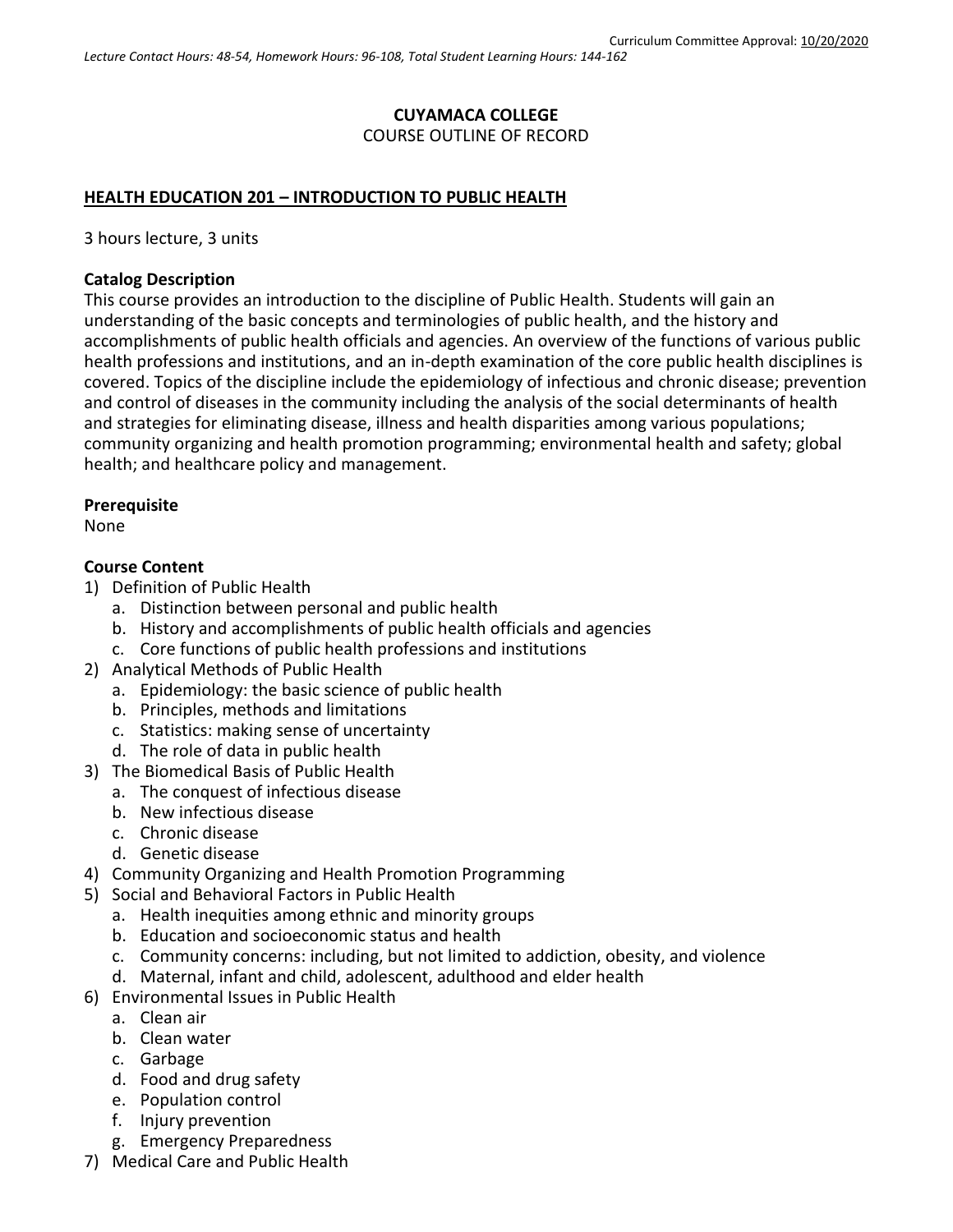## **Course Objectives**

Students will be able to:

- 1) Define important foundational concepts in community/public health.
- 2) Identify different public health disciplines, professions and organizations, and explain how each contributes to the field of public health.
- 3) Describe the historical development of public health including the most important achievements of public health.
- 4) Distinguish the difference between personal and public health.
- 5) Distinguish how public health differs from the traditional Western medicine approach to treating disease and illness.
- 6) Demonstrate the use of basic epidemiological methods, such as the analysis of rates, and the definition of cases, population at risk, risk factors, incidence, prevalence, morbidity and mortality.
- 7) Outline strategies for prevention, detection and control of infectious and chronic disease.
- 8) Outline the process of community organizing, building and health promotion programming.
- 9) Describe the interplay between health determinants, such as environmental conditions, social, behavioral and cultural factors, and biological considerations, and explain the role of each in determining local, national and global health organization and policy.
- 10) Analyze current public health issues and describe how they affect societal well-being among specific populations of age, sex, ethnicity, minority, education and socioeconomic status.
- 11) Describe the organization, financing and delivery of various medical and population-based services in the U.S. healthcare system.
- 12) Identify, assess and utilize credible information resources on community health current issues, such as the Internet, social media, media outlets, and libraries

# **Method of Evaluation**

A grading system will be established by the instructor and implemented uniformly. Grades will be based on demonstrated proficiency in subject matter determined by multiple measurements for evaluation, one of which must be essay exams, skills demonstration or, where appropriate, the symbol system.

- 1) Written quizzes that measure students' ability to analyze public health issues including health disparities, control of emerging diseases, etc., and evaluate the efficacy of various medical and population-based methods and services for addressing these issues.
- 2) Individual and group projects that demonstrate understanding of the difference between public and personal health matters and the role of society in addressing these issues.
- 3) Written final exam that measures students' ability to relate historical milestones in public health, describe interplay between various social and behavioral influences on health, and evaluate strategies for improving population health outcomes.

## **Special Materials Required of Student**

None

**Minimum Instructional Facilities**

Smart classroom

# **Method of Instruction**

- 1) Lecture
- 2) Group discussion
- 3) Student presentations and research

# **Out-of-Class Assignments**

- 1) Assigned reading
- 2) Research essays on classroom discussion topics
- 3) Project: analysis of public health issues in the media